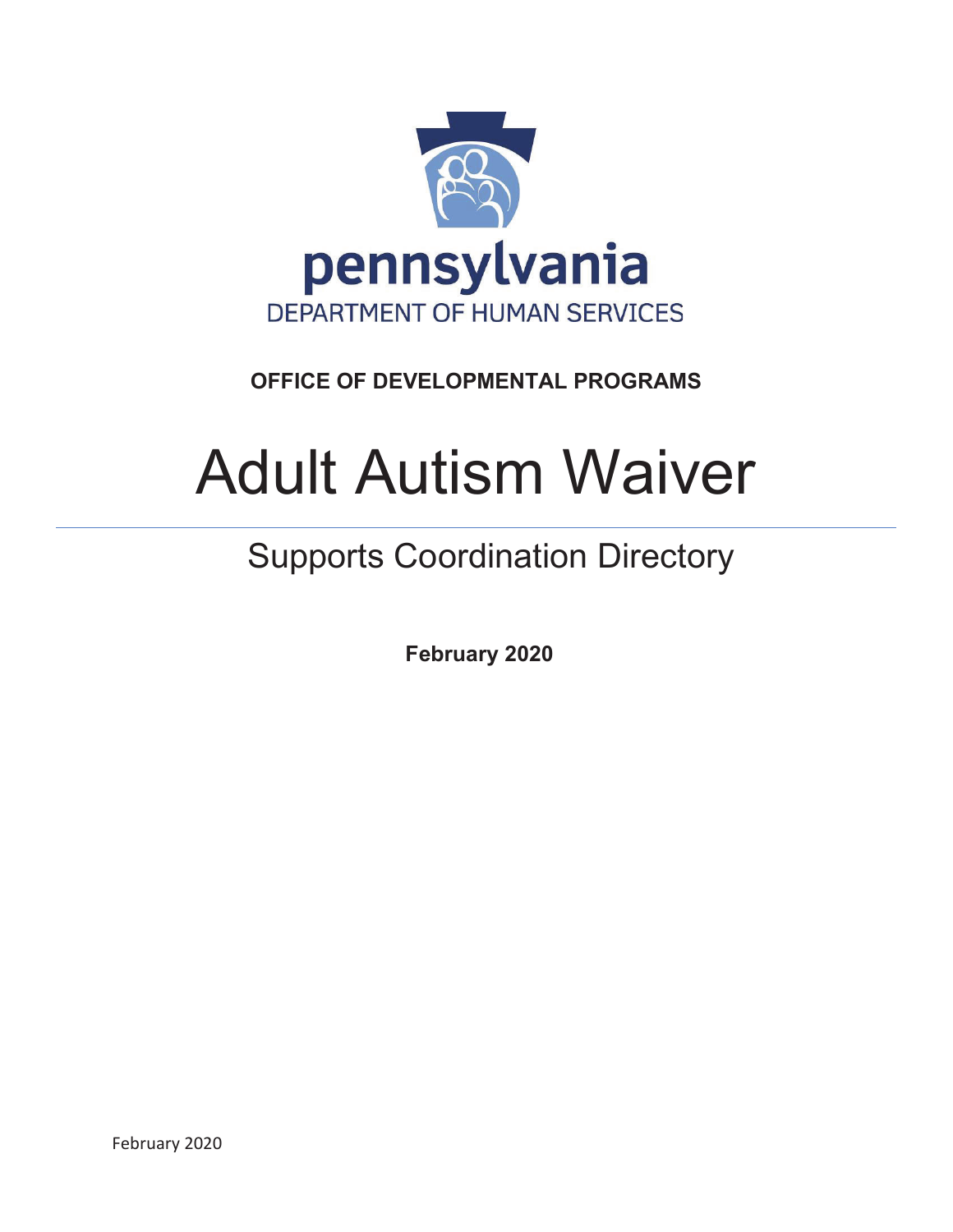# **SUPPORTS COORDINATION**

#### **A Bridge to Independence**

*Central, Northeast, Southeast, Western:* Adams, Allegheny, Armstrong, Beaver, Bedford, Berks, Blair, Bradford, Bucks, Butler, Cambria, Cameron, Carbon, Centre, Chester, Clarion, Clearfield, Clinton, Columbia, Crawford, Cumberland, Dauphin, Delaware, Elk, Erie, Fayette, Forest, Franklin, Fulton, Greene, Huntingdon, Indiana, Jefferson, Juniata, Lackawanna, Lancaster, Lawrence, Lebanon, Lehigh, Luzerne, Lycoming, McKean, Mercer, Mifflin, Monroe, Montgomery, Montour, Northampton, Northumberland, Perry, Philadelphia, Pike, Potter, Schuylkill, Snyder, Somerset, Sullivan, Susquehanna, Tioga, Union, Venango, Warren, Washington, Wayne, Westmoreland, Wyoming, York

#### **Achievement Consulting Services, LLC**

*Southeast:* Bucks, Montgomery, Philadelphia

**Advanced Care Support Corporation**  *Southeast:* Bucks, Montgomery, Philadelphia

**Advocare Support Systems LLC** *NEW!! Southeast:* Chester, Delaware, Montgomery, Philadelphia

#### **Alleghenies United Cerebral Palsy**

*Central, Northeast, Western:* Adams, Allegheny, Armstrong, Beaver, Bedford, Blair, Butler, Cambria, Cameron, Centre, Clarion, Clearfield, Clinton, Columbia, Cumberland, Dauphin, Elk, Forest, Franklin, Fulton, Huntingdon, Indiana, Jefferson, Juniata, Lancaster, Lawrence, Lebanon, Lycoming, McKean, Northumberland, Perry, Potter, Somerset, Tioga, Warren, Washington, Westmoreland, York

#### **Center for Community Resources**

*Central, Northeast, Southeast, Western:* Adams, Allegheny, Armstrong, Beaver, Bedford, Blair, Bradford, Butler, Cambria, Cameron, Carbon, Centre, Clarion, Clearfield, Clinton, Columbia, Crawford, Cumberland, Dauphin, Elk, Erie, Fayette, Forest, Franklin, Fulton, Greene, Huntingdon, Indiana, Jefferson, Juniata, Lackawanna, Lancaster, Lawrence, Lebanon, Lehigh, Luzerne, Lycoming, McKean, Mercer, Mifflin, Monroe, Montour, Northampton, Northumberland, Perry, Pike, Potter, Schuylkill, Snyder, Somerset, Sullivan, Susquehanna, Tioga, Union, Venango, Warren, Washington, Wayne, Westmoreland, Wyoming, York

#### **Chester County Intermediate Unit**

*Central, Northeast, Southeast:* Berks, Bucks, Chester, Delaware, Lancaster, Lebanon, Montgomery, Philadelphia

#### **Community Resources for Independence (CRI)** *ADDED COUNTIES!!*

*Central, Northeast, Western:* Adams, Allegheny, Armstrong, Beaver, Bedford, Berks, Blair, Butler, Cambria, Cameron, Centre, Chester, Clarion, Clearfield, Clinton, Crawford, Cumberland, Dauphin, Elk, Erie, Forest, Huntingdon, Indiana, Jefferson, Juniata, Lancaster, Lawrence, Lebanon, Lehigh, Mercer, McKean, Mifflin, Montgomery, Northampton, Northumberland, Perry, Potter, Schuylkill, Snyder, Union, Venango, Warren, Washington, Westmoreland, York

#### **Creative Life Options**

*Northeast, Southeast:* Berks, Bucks, Chester, Delaware, Lancaster, Lehigh, Montgomery, Northampton, Philadelphia

#### **Gracefull Progress**

*Central, Northeast, Southeast*: Adams, Berks, Bradford, Carbon, Lackawanna, Lancaster, Lehigh, Luzerne, Monroe, Montgomery, Northampton, Pike, Susquehanna, Wayne, Wyoming, York

#### **Helping Hands Community Services**

*Central, Northeast, Southeast:* Berks, Bucks, Carbon, Chester, Dauphin, Delaware, Lancaster, Lebanon, Lehigh, Luzerne, Monroe, Montgomery, Northampton, Northumberland, Philadelphia, Pike, Schuylkill, Somerset, Wyoming

#### **Henlucy Health Home Care**

**Central, Southeast, Western:** Allegheny, Berks, Bucks, Dauphin, Lancaster, Philadelphia

#### **Lehigh Valley Center for Independent Living**

*Northeast:* Berks, Carbon, Lehigh, Monroe, Northampton, Schuylkill

#### **Mercer County Behavioral Health Commission** *Western:* Mercer

#### **PA Health Management (Supports Coordination Group)**

*Central, Northeast, Southeast, Western:* Adams, Allegheny, Armstrong, Beaver, Bedford, Berks, Blair, Bradford, Bucks, Butler, Cambria, Cameron, Carbon, Centre, Chester, Clarion, Clearfield, Clinton, Columbia, Crawford, Cumberland, Dauphin, Delaware, Elk, Erie, Fayette, Forest, Franklin, Fulton, Greene, Huntingdon, Indiana, Jefferson, Juniata, Lackawanna, Lancaster, Lawrence, Lebanon, Lehigh, Luzerne, Lycoming, McKean, Mercer, Mifflin, Monroe, Montgomery, Montour, Northampton, Northumberland, Perry, Philadelphia, Pike, Potter, Schuylkill, Snyder, Somerset, Sullivan, Susquehanna, Tioga, Union, Venango, Warren, Washington, Wayne, Westmoreland, Wyoming, York

#### **Philadelphia Corporation of Human Services, Inc.**

*Southeast, Northeast:* Berks, Bucks, Chester, Delaware, Montgomery, Philadelphia

## **Philadelphia Health Management Corporation**

*Southeast:* Bucks, Chester, Delaware, Montgomery, Philadelphia